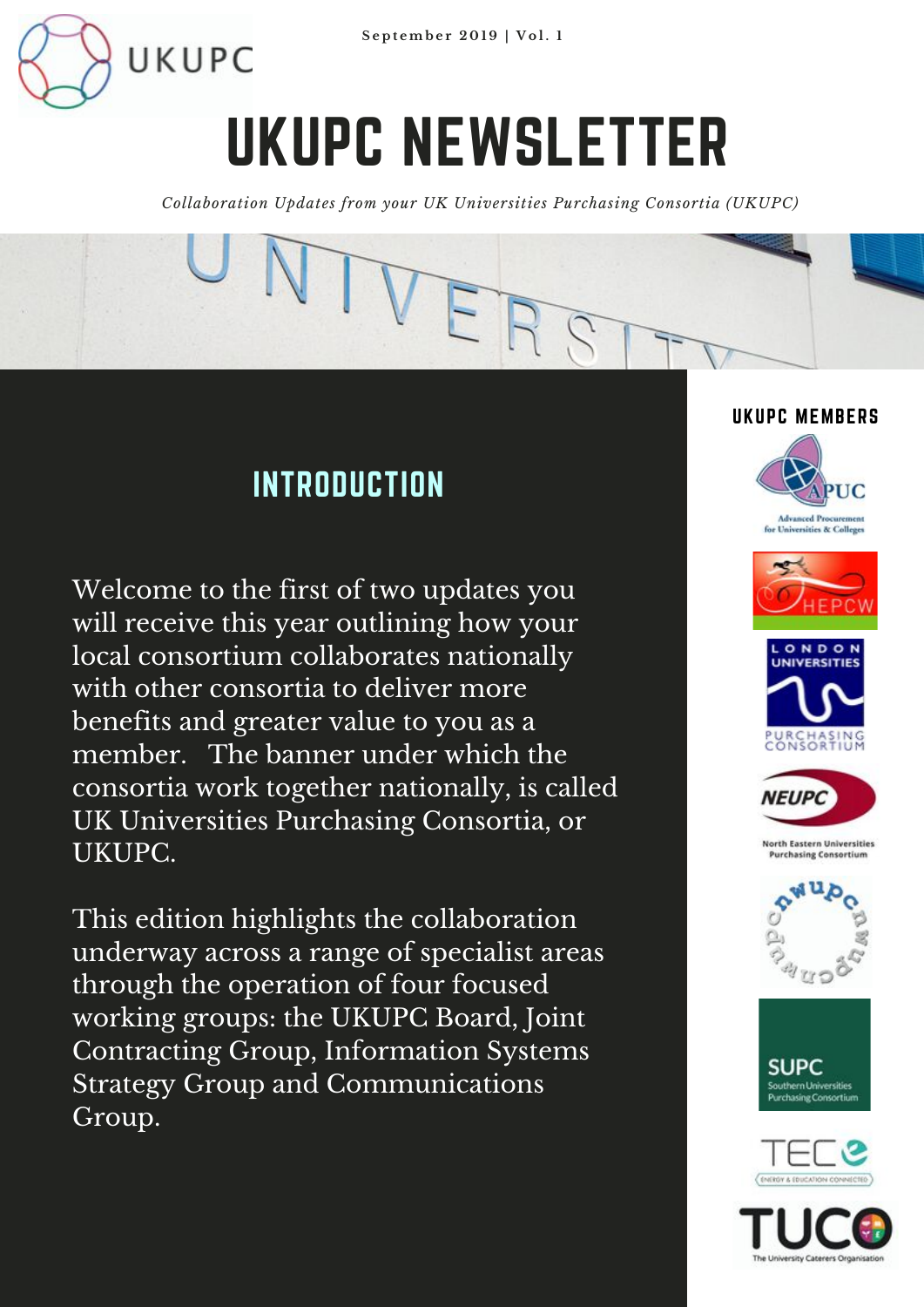

### UKUPC BOARD

The UKUPC Board was established in early 2012. Delivering a first class procurement service to all consortia members is at the heart of everything that we do, and we strive to do that responsibly and add value.

We work together to share knowledge and best practice, to support each other and our wider procurement community. The Board is comprised of the Heads from APUC, HEPCW, LUPC, NEUPC, NWUPC, SUPC, TEC and TUCO.

The UKUPC Board's vision is to improve procurement across the higher education sector by working collaboratively, to develop plans that are aligned and make best use of resources, while being responsible and sustainable.

UKUPC's key objectives are to:

- Provide an overarching strategic framework, to guide the development and support the delivery of consortia plans
- Coordinate and align activities, where and as appropriate, of the consortia
- Ensure the delivery of compliant framework agreements that add value for our members.
- Share knowledge, information and resources, to benefit the sector
- Identify and explore opportunities to add-value for our members and improve their membership experience.

To achieve these aims effectively, we need to ensure that we have an appropriate communications strategy, to raise awareness and share information with our stakeholders. We also need to adopt effective systems and resources, which support service delivery to our members. We are working together to ensure that, where appropriate, our practices are aligned and deliver what our members need, when they need it. UKUPC provides strategic leadership to its working groups: Joint Contracting Group, Communications Group and Consortia Information Systems Strategy Group.

We are working together to ensure that, where appropriate, our practices are aligned and deliver what our members need, when they need it.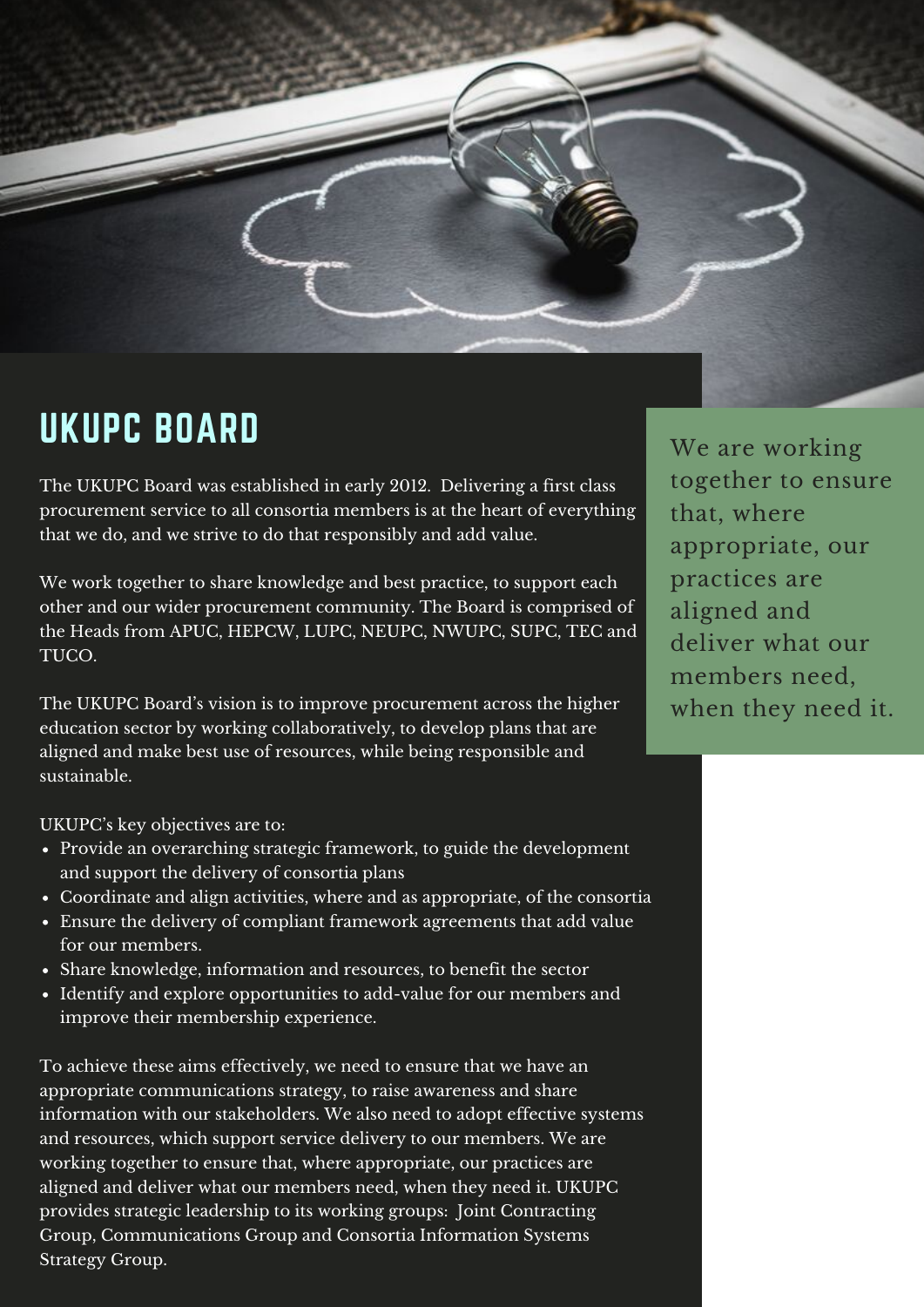

## JOINT CONTRACTING GROUP (JCG)

The Joint Contracting Group (JCG) is a long-standing group consisting of the strategic procurement leads from each of the UKUPC Consortia, as well as Crescent Purchasing Consortium (CPC) and JISC. The group meets four times a year as well as having regular dialogue outside of these meetings.

The JCG's core focus is to provide strategic overview of the delivery of the national Joint Contracting Programme, working collaboratively to ensure that we have the right framework agreements in place at the right time. We work together, to identify opportunities to optimise the benefits made available to members through the agreements; reducing duplication, increasing efficiency and maximising value.

The JCG also provides oversight of the operational groups that report into the strategic leads. These include each of the National Category Groups as well as the recently formed HEPA Learning and Development Group. JCG ensures collaboration at a national level and the alignment of resources to facilitate delivery.

It is the role of the JCG to help raise the profile of procurement within the HE sector and they work with the UKUPC Comms Group to facilitate this. It is done through sharing best practice and engaging with stakeholders across the community as well as developing operational procurement with a collaborative approach.

The JCG is committed to being at the forefront of responsible procurement practices and ensuring that this activity is embedded at a strategic and operational level across the sector. All aspects of Social, Environmental and Economic sustainability are considered and implemented within our strategies.

JCG have many exciting projects underway and provide many opportunities for engagement, if you have any questions, please contact your local consortium.

The group's core focus is to provide a strategic overview of the delivery of the national Joint Contracting Programme, working collaboratively to ensure that we have the right framework agreements in place at the right time.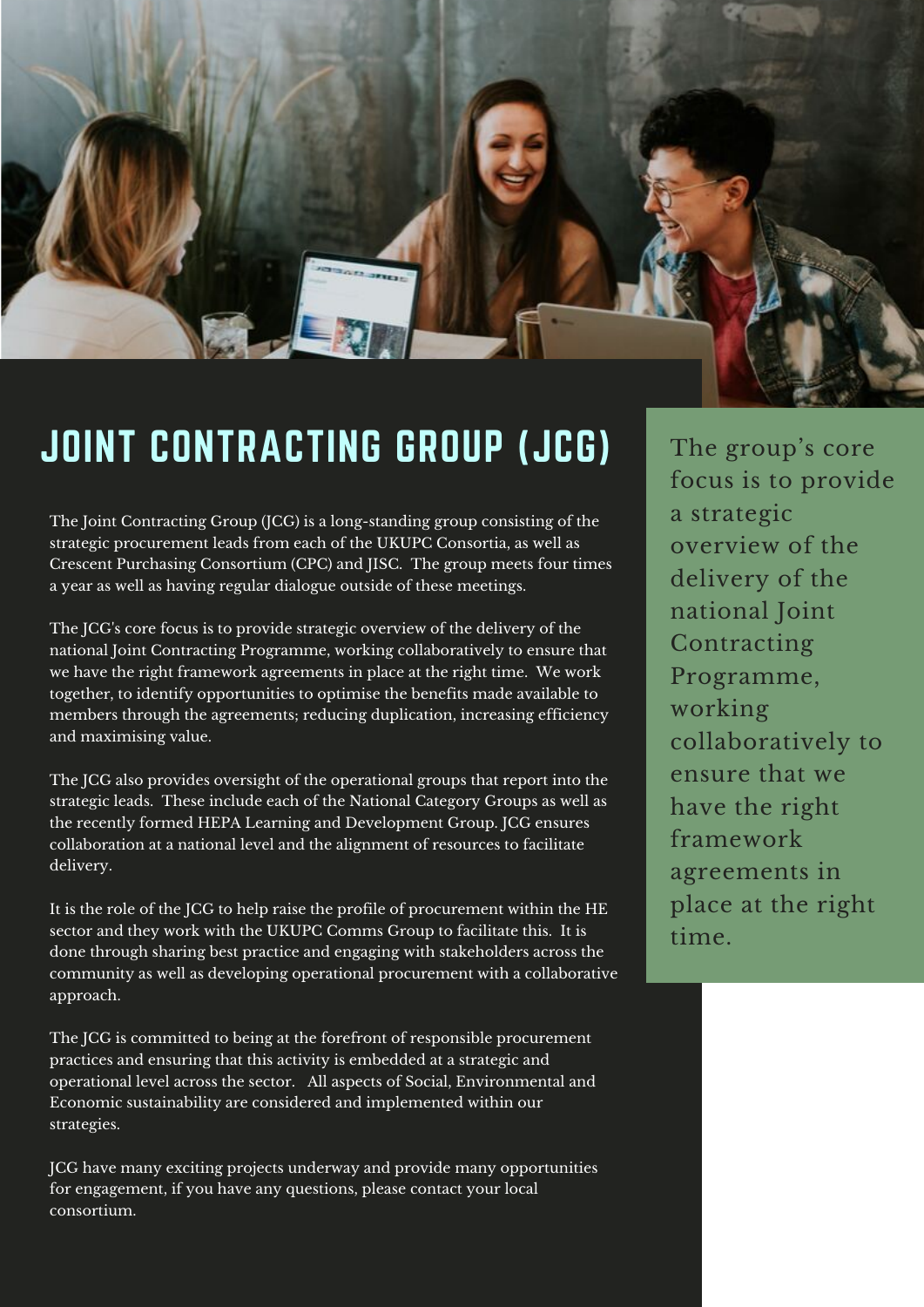

The UKUPC Consortia Information Systems Strategy Group (CISSG) was established in February 2018, to improve the information systems used by the consortia and member institutions. A range of systems are used, assisting with procurement activities including electronic tendering, reporting, contract management, spend analysis and developing category strategies.

The CISSG aims to improve the interoperability and functionality of systems, utilise the valuable data assets, take advantage of improvements in technology, to ensure they enable good procurement and provide the information needed to support and improve procurement; improving the quality, timeliness and accessibility of information.

The CISSG are reviewing the use of current systems and investigating opportunities to work collaboratively at a national, inter-regional or local consortia level. The CISSG's first task was to establish the common activities across the consortia, and the systems in place to support these activities. This was an extremely useful exercise, which allowed the group to identify areas where greater collaboration could take place, and allowed the group to prioritise activities.

CISSG members have expertise and experience in use of the different systems, and are able to provide guidance on their functionality and where they add value to procurement processes. The group will also consider opportunities to standardise systems and establish best practice. Good progress has already been made in a number of key areas, we look forward to sharing news of these exciting developments in the near future.

The aim of the group is to review the current systems in place and investigate opportunities to work collaboratively.